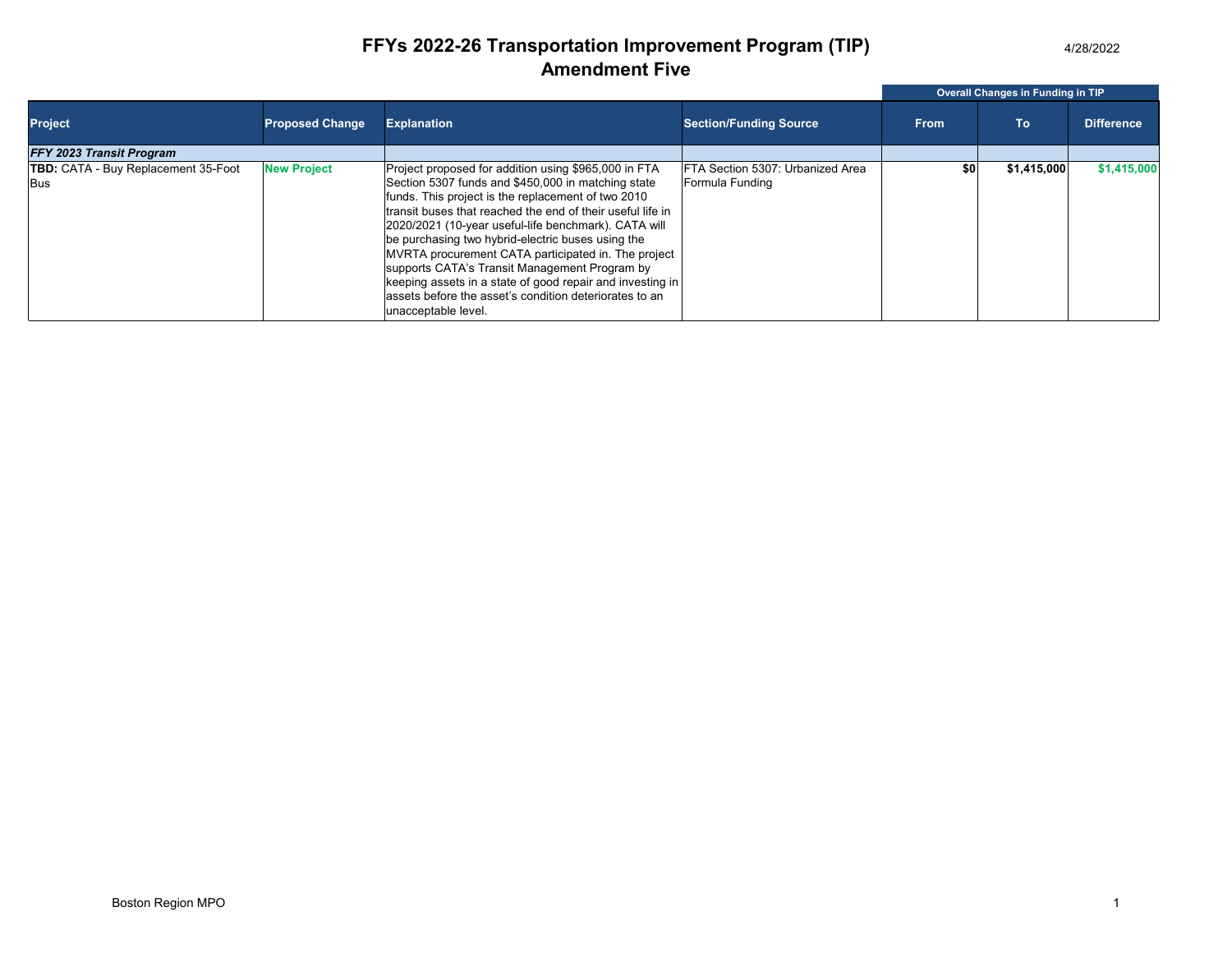## MBTA Capital Program ‐ Federal Funding FFY <sup>2022</sup>‐<sup>2026</sup> Transportation Improvement Program (TIP) Amendment Five ‐ April <sup>2022</sup>

|                                         |            |                 |               |               |               |               | FFY22-26 Total  | FFY22-26 Total  |
|-----------------------------------------|------------|-----------------|---------------|---------------|---------------|---------------|-----------------|-----------------|
| <b>Federal Funding Program</b>          | <b>ALI</b> | 2022            | 2023          | 2024          | 2025          | 2026          | (Federal)       | (Incl. Match)   |
| 5307                                    |            | \$229,594,343   | \$188,718,272 | \$193,663,464 | \$197,677,960 | \$202,720,389 | \$1,012,374,428 | \$1,265,468,035 |
| Bridge & Tunnel Program                 | 12.24.05   | \$0             | \$0           | \$10,000,000  | \$10,000,000  | \$10,000,000  | \$30,000,000    | \$37,500,000    |
| Revenue Vehicle Program                 | 12.12.00   | \$154,316,086   | \$88,612,555  | \$106,661,899 | \$110,676,395 | \$115,718,824 | \$575,985,758   | \$719,982,198   |
| Signals/Systems Upgrade Program         | 12.63.01   | \$0             | \$6,070,405   | \$49,580,129  | \$49,580,129  | \$49,580,129  | \$154,810,793   | \$193,513,492   |
| <b>Stations and Facilities Program</b>  | 12.34.00   | \$75,278,257    | \$94,035,312  | \$27,421,436  | \$27,421,436  | \$27,421,436  | \$251,577,877   | \$314,472,346   |
| 5337                                    |            | \$393,387,432   | \$229,289,490 | \$234,344,881 | \$238,400,903 | \$243,546,639 | \$1,338,969,345 | \$1,673,711,681 |
| Bridge & Tunnel Program                 | 12.24.05   | \$138,238,238   | \$17,263,690  | \$84,522,118  | \$88,578,140  | \$93,723,876  | \$422,326,063   | \$527,907,578   |
| Revenue Vehicle Program                 | 12.12.00   | \$113,771,226   | \$103,904,747 | \$21,876,517  | \$21,876,517  | \$21,876,517  | \$283,305,523   | \$354,131,904   |
| Signals/Systems Upgrade Program         | 12.63.01   | \$88,000,946    | \$27,746,281  | \$36,113,602  | \$36,113,602  | \$36,113,602  | \$224,088,033   | \$280,110,042   |
| <b>Stations and Facilities Program</b>  | 12.34.00   | \$53,377,021    | \$80,374,771  | \$91,832,644  | \$91,832,644  | \$91,832,644  | \$409,249,725   | \$511,562,157   |
| 5339                                    |            | \$11,155,225    | \$6,016,454   | \$6,253,263   | \$6,445,503   | \$6,686,969   | \$36,557,414    | \$45,696,767    |
| <b>Bus Program</b>                      | 11.14.00   | \$11,155,225    | \$6,016,454   | \$6,253,263   | \$6,445,503   | \$6,686,969   | \$36,557,414    | \$45,696,767    |
| <b>FFY22-26 FTA Formula Funding</b>     |            | \$634,137,000   | \$424,024,215 | \$434,261,608 | \$442,524,367 | \$452,953,997 | \$2,387,901,187 | \$2,984,876,484 |
| <b>Green Line Extension</b>             |            | \$249,675,165   | \$0           | \$0           | \$0           | \$0           | \$249,675,165   | \$395,796,165   |
| <b>Green Line Extension - FFGA</b>      | 13.23.03   | \$146,121,000   | \$0           | \$0           | \$0           | \$0           | \$146,121,000   | \$292,242,000   |
| Green Line Extension - ARP/CIG          | 13.23.03   | \$103,554,165   | \$0           | \$0           | \$0           | \$0           | \$103,554,165   | \$103,554,165   |
| <b>Other Federal</b>                    |            | \$573,872,756   | \$175,100,000 | \$163,500,000 | \$516,564,667 | \$225,085,333 | \$1,654,122,756 | \$1,701,198,300 |
| RRIF Financing - PTC/ATC/Fiber          | 12.63.01   | \$382,000,000   | \$0           | \$0           | \$369,064,667 | \$100,085,333 | \$851,150,000   | \$851,150,000   |
| <b>RRIF/TIFIA Financing Program</b>     | 12.24.05   | \$147,500,000   | \$147,500,000 | \$147,500,000 | \$147,500,000 | \$125,000,000 | \$715,000,000   | \$715,000,000   |
| Passenger Ferry Grant Program (FTA)     | 12.33.05   | \$7,435,140     | \$0           | \$0           | \$0           | \$0           | \$7,435,140     | \$14,870,280    |
| Quincy Bus Facility Modernization (FTA) | 11.43.02   | \$5,000,000     | \$0           | \$0           | \$0           | \$0           | \$5,000,000     | \$5,000,000     |
| North Wilmington Station (CARSI)        | 12.34.02   | \$1,000,000     | \$0           | \$0           | \$0           | \$0           | \$1,000,000     | \$1,300,000     |
| Worcester Union Station (WRTA Flex)     | 12.64.01   | \$3,159,200     | \$0           | \$0           | \$0           | \$0           | \$3,159,200     | \$3,949,000     |
| Somerville - Davis Sq. Signals (CMAQ)   | 11.63.01   | \$176,000       | \$0           | \$0           | \$0           | \$0           | \$176,000       | \$220,000       |
| Cambridge - Concord Ave. TSP (CMAQ)     | 11.63.01   | \$128,000       | \$0           | \$0           | \$0           | \$0           | \$128,000       | \$160,000       |
| Alewife Wayfinding Impr. (CMAQ)         | 12.33.09   | \$233,824       | \$0           | \$0           | \$0           | \$0           | \$233,824       | \$292,280       |
| MBTA Systemwide Bike Racks (CMAQ)       | 12.43.41   | \$220,592       | \$0           | \$0           | \$0           | \$0           | \$220,592       | \$275,740       |
| Everett Main Street TSP (CMAQ)          | 11.63.01   | \$180,000       | \$0           | \$0           | \$0           | \$0           | \$180,000       | \$225,000       |
| Columbus Ave. Bus Lane Ph. II (CMAQ)    | 11.23.01   | \$11,840,000    | \$0           | \$0           | \$0           | \$0           | \$11,840,000    | \$14,800,000    |
| Lynn Station Improvements (STP)         | 12.34.02   | \$0             | \$27,600,000  | \$10,880,000  | \$0           | \$0           | \$38,480,000    | \$48,100,000    |
| Forest Hills Station Improv (STP)       | 12.34.02   | \$0             | $$0$$         | \$5,120,000   | \$0           | \$0           | \$5,120,000     | \$6,400,000     |
| Blue Hill Ave. Corridor Project (RAISE) | 11.23.01   | \$15,000,000    | \$0           | \$0           | \$0           | \$0           | \$15,000,000    | \$39,456,000    |
| <b>FFY22-26 Total Federal Funding</b>   |            | \$1,457,684,921 | \$599,124,215 | \$597,761,608 | \$959,089,034 | \$678,039,330 | \$4,291,699,108 | \$5,081,870,949 |

Note:

FTA formula funds (5307, 5337 and 5339) are based on estimated apportionments for FFY22‐26. This includes additional funding to be made available through the Bipartisan Infrastructure Law (BIL), based on current estimates.

TIP programs and projects are based on the draft FY23‐27 CIP and planned federal obligations as of Apr‐22. Adjustments will be made to federal projects and budgets as the FY23‐27 CIP is finalized.

The Activity Line Item (ALI) codes are preliminary only and generally reflect the bulk of the TIP program. Within <sup>a</sup> program there may be several different ALI codes used.

RRIF loan funding for the PTC/ATC/Fiber Resiliency project is based on the currently planned drawdown schedule and is subject to change.

RRIF/TIFIA financing program funding is an initial estimate and will be refined as projects are identified and loans are finalized with the Build America Bureau.